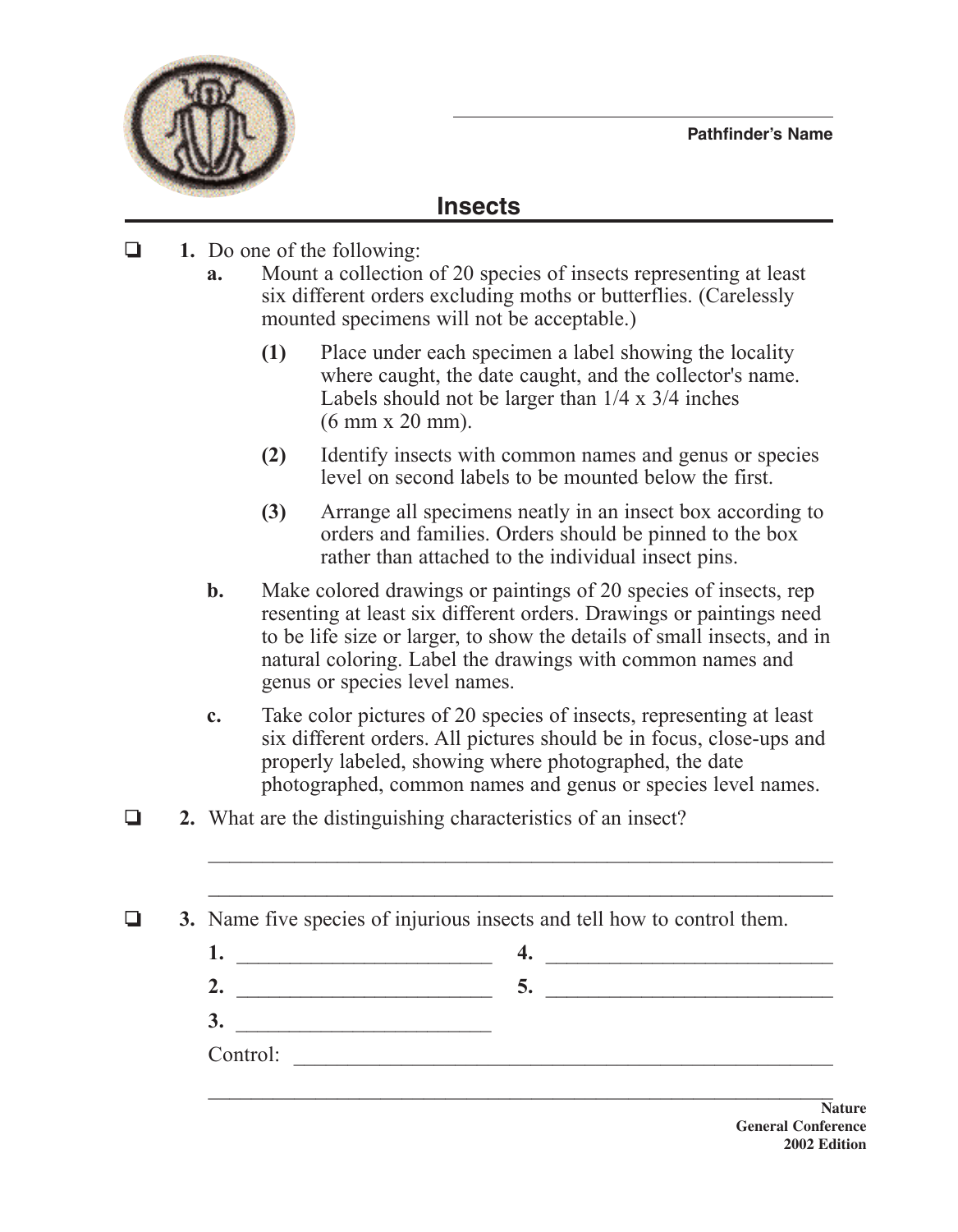$\Box$ 4. Name five species of useful insects.

 $\Box$ 5. Tell two Bible stories in which insects played an important part.

> $2.$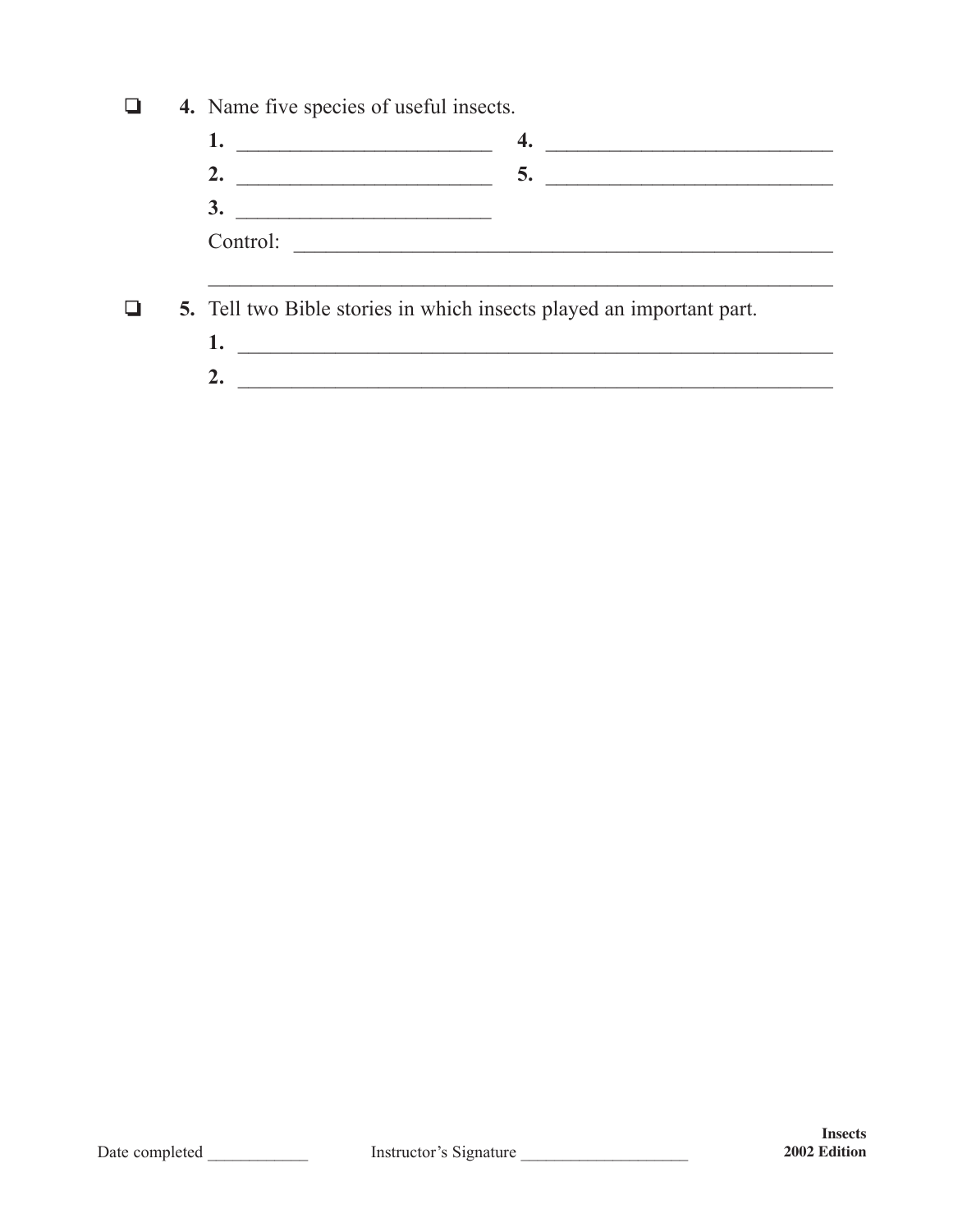## **Insects, Advanced**

- **1.** Have the Insects Honor.
- **2.** Do one of the following:
	- **a.** Add to your collection 50 species of insects representing at least ten different orders. Labels must include collector's name, date, locality, order, family, and genus or species level name. (Carelessly mounted or broken specimens are not acceptable.)
	- **b.** Add to your colored drawings or paintings 50 species of insects, representing at least ten different orders. Drawings or paintings need to be life size or larger, to show the details of small insects, and in natural coloring. Label drawings with date, order, family, and genus or species level name.
	- **c.** Add to your colored pictures 50 species of insects, representing at least ten different orders. All pictures are to be infocuse, close-ups and properly labeled, showing where photographed, the date photographed, and order, family , and genus or species level name.

 $\mathcal{L}_\text{max}$  , and the contract of the contract of the contract of the contract of the contract of the contract of the contract of the contract of the contract of the contract of the contract of the contract of the contr

- $\Box$  **3.** How do the special structures and habits of insects fit them so admirably for life?
- o **4.** Explain the life cycle of four insects in four different families.
	- **1.** \_\_\_\_\_\_\_\_\_\_\_\_\_\_\_\_\_\_\_\_\_\_\_\_**\_\_\_**\_\_\_\_\_\_\_\_\_\_\_\_\_\_\_\_\_\_\_\_\_\_\_\_\_\_\_\_\_  $\mathcal{L}_\text{max}$  , and the contract of the contract of the contract of the contract of the contract of the contract of the contract of the contract of the contract of the contract of the contract of the contract of the contr \_\_\_\_\_\_\_\_\_\_\_\_\_\_\_\_\_\_\_\_\_\_\_\_\_\_\_\_\_\_\_\_\_\_\_\_\_\_\_\_\_\_\_\_\_\_\_\_\_\_\_\_\_\_\_\_\_\_ **2.** \_\_\_\_\_\_\_\_\_\_\_\_\_\_\_\_\_\_\_\_\_\_\_\_**\_\_\_\_\_**\_\_\_\_\_\_\_\_\_\_\_\_\_\_\_\_\_\_\_\_\_\_\_\_\_\_\_  $\mathcal{L}_\text{max}$  , and the contract of the contract of the contract of the contract of the contract of the contract of the contract of the contract of the contract of the contract of the contract of the contract of the contr **3.** \_\_\_\_\_\_\_\_\_\_\_\_\_\_\_\_\_\_\_\_\_\_\_**\_\_\_\_\_\_**\_\_\_\_\_\_\_\_\_\_\_\_\_\_\_\_\_\_\_\_\_\_\_\_\_\_\_  $\mathcal{L}_\text{max}$  , and the contract of the contract of the contract of the contract of the contract of the contract of the contract of the contract of the contract of the contract of the contract of the contract of the contr

**Nature General Conference 2002 Edition**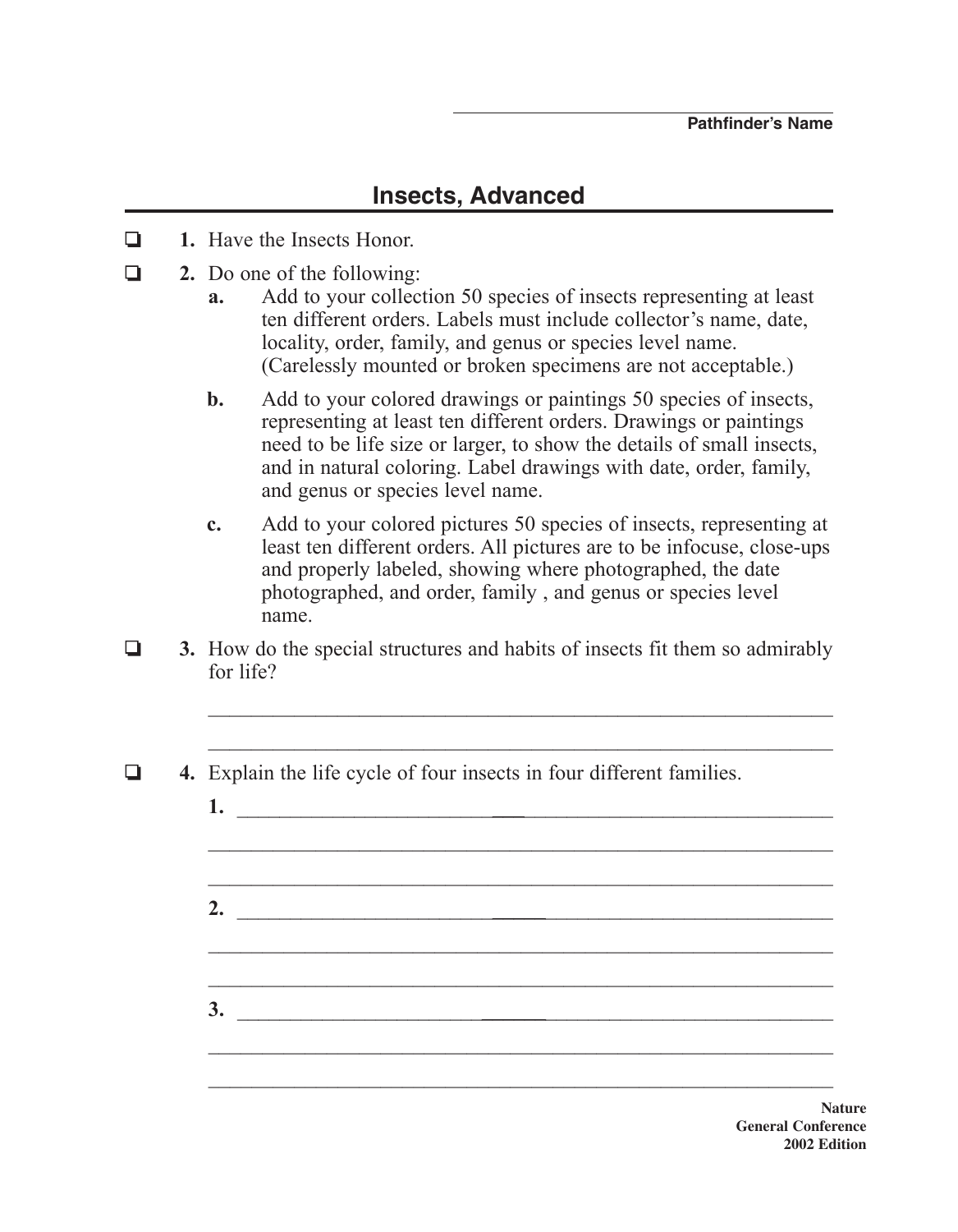| 4. |                |              | <u> 1980 - Jan Stein Berlin, Amerikaansk politiker (</u>           |                                                                                                                                                                                                                                                                                                                                                                                                                                                                          |
|----|----------------|--------------|--------------------------------------------------------------------|--------------------------------------------------------------------------------------------------------------------------------------------------------------------------------------------------------------------------------------------------------------------------------------------------------------------------------------------------------------------------------------------------------------------------------------------------------------------------|
|    |                | insects?     |                                                                    | 5. Name two kinds of social insects. How do they differ from nonsocial                                                                                                                                                                                                                                                                                                                                                                                                   |
|    |                |              |                                                                    |                                                                                                                                                                                                                                                                                                                                                                                                                                                                          |
|    |                |              |                                                                    | Social <u>Constantino and the set of the set of the set of the set of the set of the set of the set of the set of the set of the set of the set of the set of the set of the set of the set of the set of the set of the set of </u>                                                                                                                                                                                                                                     |
|    |                |              |                                                                    |                                                                                                                                                                                                                                                                                                                                                                                                                                                                          |
|    |                |              | disease carried by each.                                           | <b>6.</b> Name at least four insects that carry disease to man. Name at least one                                                                                                                                                                                                                                                                                                                                                                                        |
|    |                |              | Insects                                                            | 2 Disease                                                                                                                                                                                                                                                                                                                                                                                                                                                                |
|    |                |              |                                                                    | 1. $\overline{\phantom{a}}$ $\overline{\phantom{a}}$ $\overline{\phantom{a}}$ $\overline{\phantom{a}}$ $\overline{\phantom{a}}$ $\overline{\phantom{a}}$ $\overline{\phantom{a}}$ $\overline{\phantom{a}}$ $\overline{\phantom{a}}$ $\overline{\phantom{a}}$ $\overline{\phantom{a}}$ $\overline{\phantom{a}}$ $\overline{\phantom{a}}$ $\overline{\phantom{a}}$ $\overline{\phantom{a}}$ $\overline{\phantom{a}}$ $\overline{\phantom{a}}$ $\overline{\phantom{a}}$ $\$ |
|    |                |              |                                                                    | 2. $\frac{1}{\sqrt{1-\frac{1}{2}}}\frac{1}{\sqrt{1-\frac{1}{2}}\sqrt{1-\frac{1}{2}}\sqrt{1-\frac{1}{2}}\sqrt{1-\frac{1}{2}}\sqrt{1-\frac{1}{2}}\sqrt{1-\frac{1}{2}}\sqrt{1-\frac{1}{2}}\sqrt{1-\frac{1}{2}}\sqrt{1-\frac{1}{2}}\sqrt{1-\frac{1}{2}}\sqrt{1-\frac{1}{2}}\sqrt{1-\frac{1}{2}}\sqrt{1-\frac{1}{2}}\sqrt{1-\frac{1}{2}}\sqrt{1-\frac{1}{2}}\sqrt{1-\frac{1}{2}}\sqrt{1-\frac{1}{2}}\sqrt{1-\frac{1}{$                                                        |
|    |                |              |                                                                    |                                                                                                                                                                                                                                                                                                                                                                                                                                                                          |
|    | 4.             |              |                                                                    |                                                                                                                                                                                                                                                                                                                                                                                                                                                                          |
|    | a.             | Aerial net   | 7. Make one of the following:                                      |                                                                                                                                                                                                                                                                                                                                                                                                                                                                          |
|    | $\mathbf{b}$ . | Sweeping net |                                                                    |                                                                                                                                                                                                                                                                                                                                                                                                                                                                          |
|    | $\mathbf{c}$ . |              | Aquatic net                                                        |                                                                                                                                                                                                                                                                                                                                                                                                                                                                          |
|    |                |              |                                                                    | 8. Construct and use a trap for night-flying insects.                                                                                                                                                                                                                                                                                                                                                                                                                    |
|    | a.             | (1)          | <b>9.</b> Do one of the following:<br>of the following:<br>Aquatic | Identify from pictures or from live insects one belonging in each                                                                                                                                                                                                                                                                                                                                                                                                        |
|    |                | (2)          | Leaf mining                                                        |                                                                                                                                                                                                                                                                                                                                                                                                                                                                          |
|    |                | (3)          | Leaf rolling                                                       |                                                                                                                                                                                                                                                                                                                                                                                                                                                                          |
|    |                | (4)          | Wood boring                                                        |                                                                                                                                                                                                                                                                                                                                                                                                                                                                          |
|    |                | (5)          | Paper eating                                                       |                                                                                                                                                                                                                                                                                                                                                                                                                                                                          |
|    |                |              |                                                                    |                                                                                                                                                                                                                                                                                                                                                                                                                                                                          |